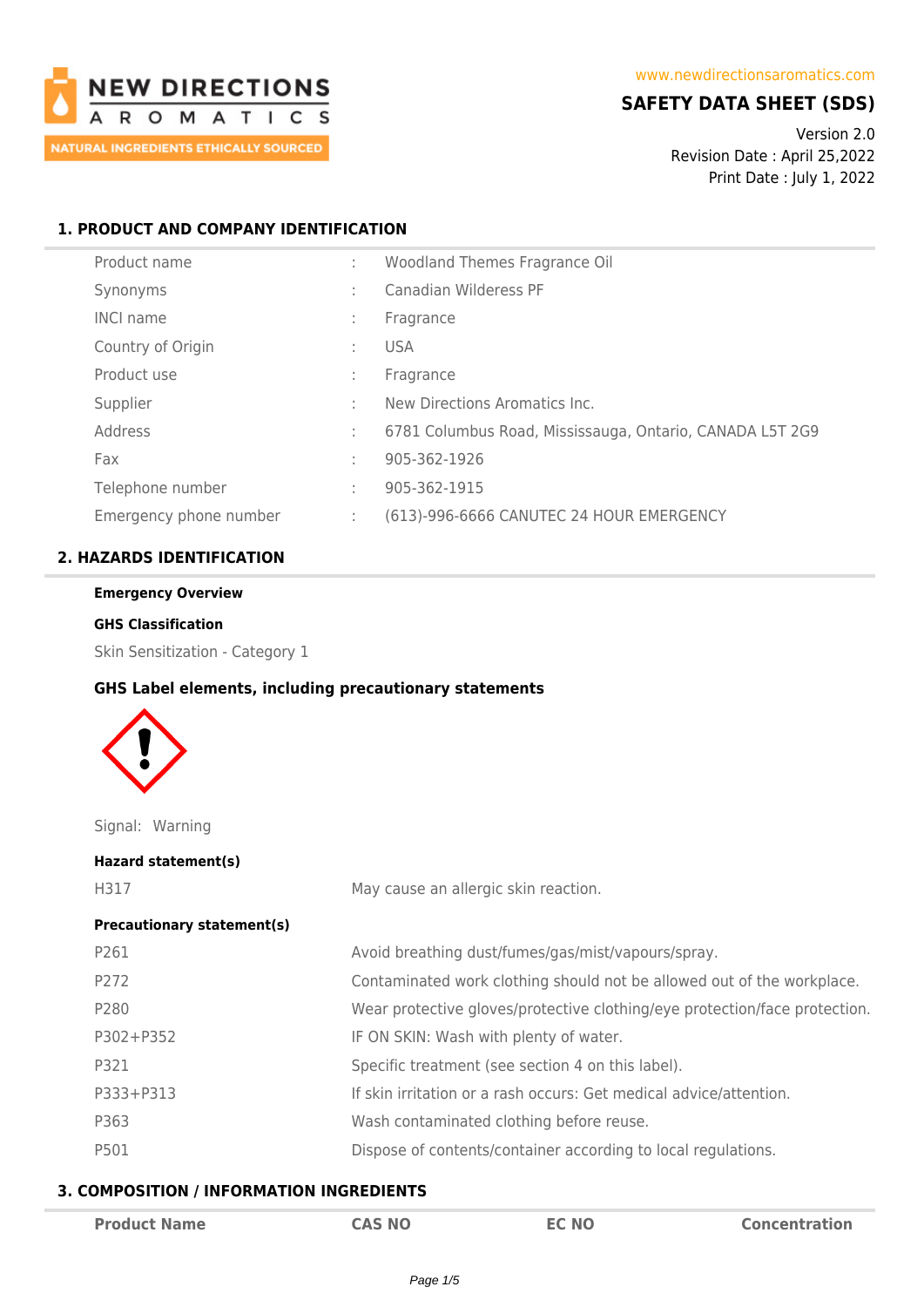| Dioctyl adipate                                                                         | 103-23-1       | $\geq 50 \%$ |
|-----------------------------------------------------------------------------------------|----------------|--------------|
| Iso Bornyl Acetate                                                                      | 125-12-2       | $1 - 5%$     |
| Linalool                                                                                | 78-70-6        | $1 - 5%$     |
| <b>PTBCHA</b>                                                                           | 32210-23-4     | $1 - 5%$     |
| 1,3,4,6,7,8-Hexahydro-4,6,6,7,8,8- 1222-05-5<br>hexamethylcyclopenta-<br>γ-2-benzopyran |                | $1 - 5%$     |
| Fir Needle Oil                                                                          | 8021-29-2      | $1 - 5%$     |
| Phenyl Acetaldehyde Dimethyl<br>Acetal                                                  | 101-48-4       | $1 - 5%$     |
| Cedarwood Oil                                                                           | 68990-83-0     | $1 - 5%$     |
| Isobornyl Acetate                                                                       | 125-12-2       | $1 - 5%$     |
| Eucalyptus Oil                                                                          | 8000-48-4      | $1 - 5%$     |
| Patchouli Oil                                                                           | 8014-09-3      | $1 - 5%$     |
| Borneol                                                                                 | 464-45-9       | $0.1 - 1 \%$ |
| Labdanum Oil                                                                            | 8016-26-0      | $0.1 - 1 \%$ |
| Hydroxycitronellal                                                                      | 107-75-5       | $0.1 - 1 \%$ |
| Benzyl Alcohol                                                                          | $100 - 51 - 6$ | $0.1 - 1 \%$ |
| Ethyl Maltol                                                                            | 4940-11-8      | $0.1 - 1 \%$ |
| Sage Oil                                                                                | 8022-56-8      | $0.1 - 1 \%$ |

## **NOTE:**

The specific chemical identity and/or exact percentage (concentration) of composition has been withheld as a trade secret is required.

## **4. FIRST AID MEASURES**

#### **Eye contact**

Immediately flush eyes with plenty of cool water for at least 15 minutes. Get medical attention if irritation occurs.

#### **Skin contact**

Remove contaminated clothing. Wash area with soap and water. If irritation occurs, get medical attention.

#### **Inhalation**

If inhaled, removed to fresh air. Get medical attention if cough or other symptoms appear.

#### **Ingestion**

Do not induce vomiting. Seek medical attention if irritation occurs.

## **5. FIRE FIGHTING MEASURES**

#### **Suitable extinguishing media**

Foam extinguisher, dry powder, carbon dioxide.

#### **Unsuitable extinguishing media**

Water spray, water jet.

#### **Special protective equipment and precautions for fire-fighters**

Wear proper protective equipment. Exercise caution when fighting any chemical fire. Use water spray or fog for cooling exposed containers.

#### **Special hazards arising from the substance or its combustible products**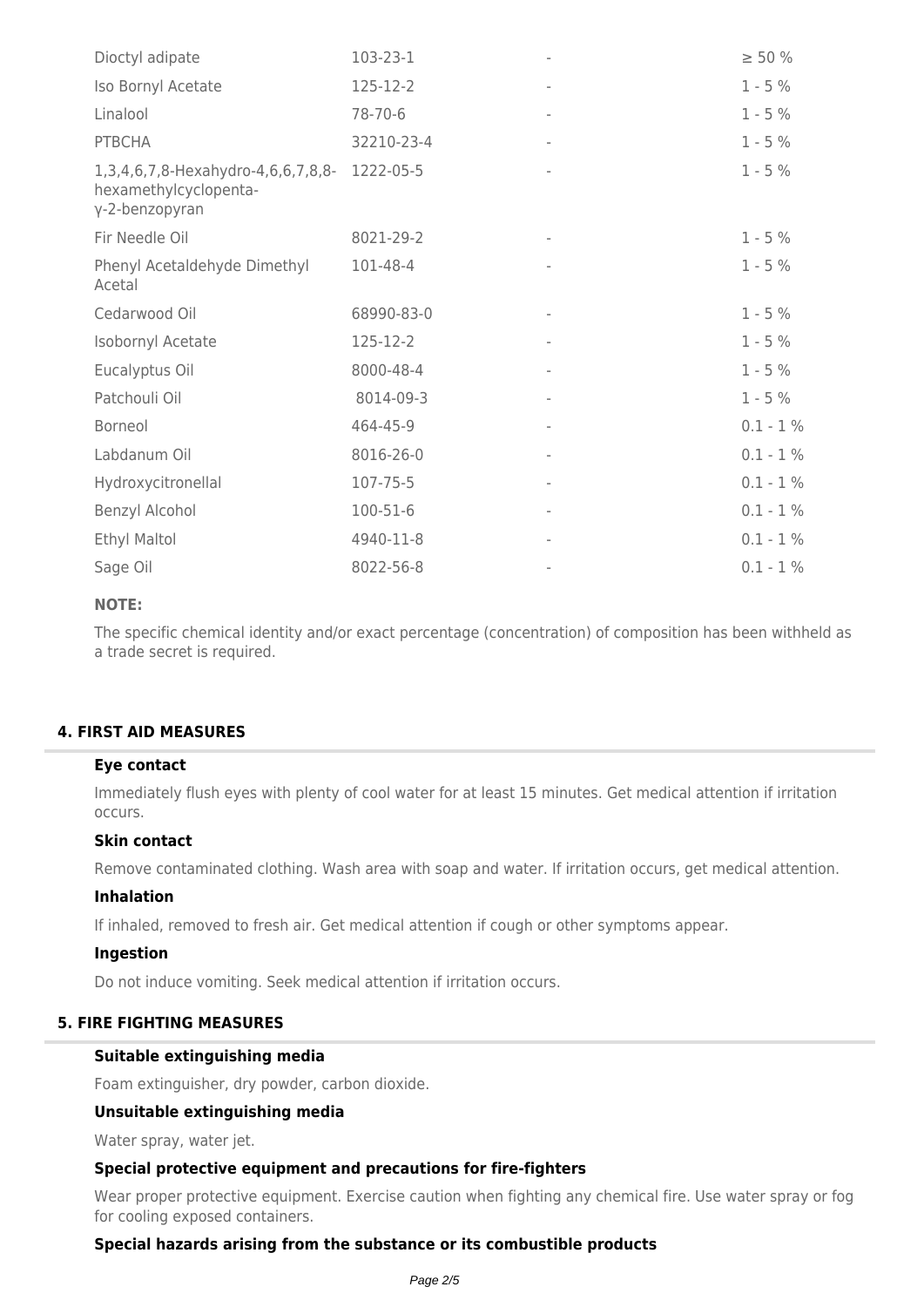The product is non-reactive under normal conditions of use, storage and transport.

#### **6. ACCIDENTAL RELEASE MEASURES**

#### **Personal precautions, protective equipment and emergency procedures.**

Respiratory protection equipment may be necessary. Remove any ignition sources. Equip clean crew with proper protection. Respiratory protection equipment may be necessary.

#### **Environmental precautions**

Prevent entry to sewers and public waters. Notify authorities if product enters sewers or public waters.

#### **Methods and materials for containment and cleaning up**

Clean up any spills as soon as possible, using an absorbent material to collect it. Use suitable disposal containers.

## **7. HANDLING AND STORAGE**

#### **Precautions for safe handling**

Handle according to good safety procedures, avoiding any unnecessary exposure to skin, lungs or eyes by wearing the appropriate protective gear for the situation. Wash hands and other exposed areas with mild soap and water before eating, drinking or smoking and when leaving work. Handle in accordance with good industrial hygiene and safety procedures.

### **Conditions for safe storage, including any incompatibilities**

Store in a cool dry place away from heat, light and sources of ignition.

## **8. EXPOSURE CONTROLS AND PERSONAL PROTECTION**

#### **Eyes**

May cause irritation. Use tightly sealed goggles.

#### **Skin**

May cause irritation. Protective clothing and gloves should be worn.

#### **Respiratory**

In case of insufficient ventilation, wear suitable respiratory equipment.

#### **Ingestion**

Not for ingestion.

## **9. PHYSICAL AND CHEMICAL PROPERTIES**

| Appearance       |   | Orange to pale amber clear liquid |
|------------------|---|-----------------------------------|
| Odor             |   | Characteristic odor.              |
| Flash point      | ÷ | $100^{\circ}$ C                   |
| Relative density | ÷ | 0.917 to 0.937 @ 25 $^{\circ}$ C  |
| Solubility (ies) |   | Insoluble in water.               |
| Refractive index |   | 1.444 to 1.464 @ 20°C             |
|                  |   |                                   |

## **10. STABILITY AND REACTIVITY**

#### **Reactivity**

This material presents no significant reactivity hazard.

#### **Chemical stability**

Chemically stable.

#### **Possibility of hazardous reactions**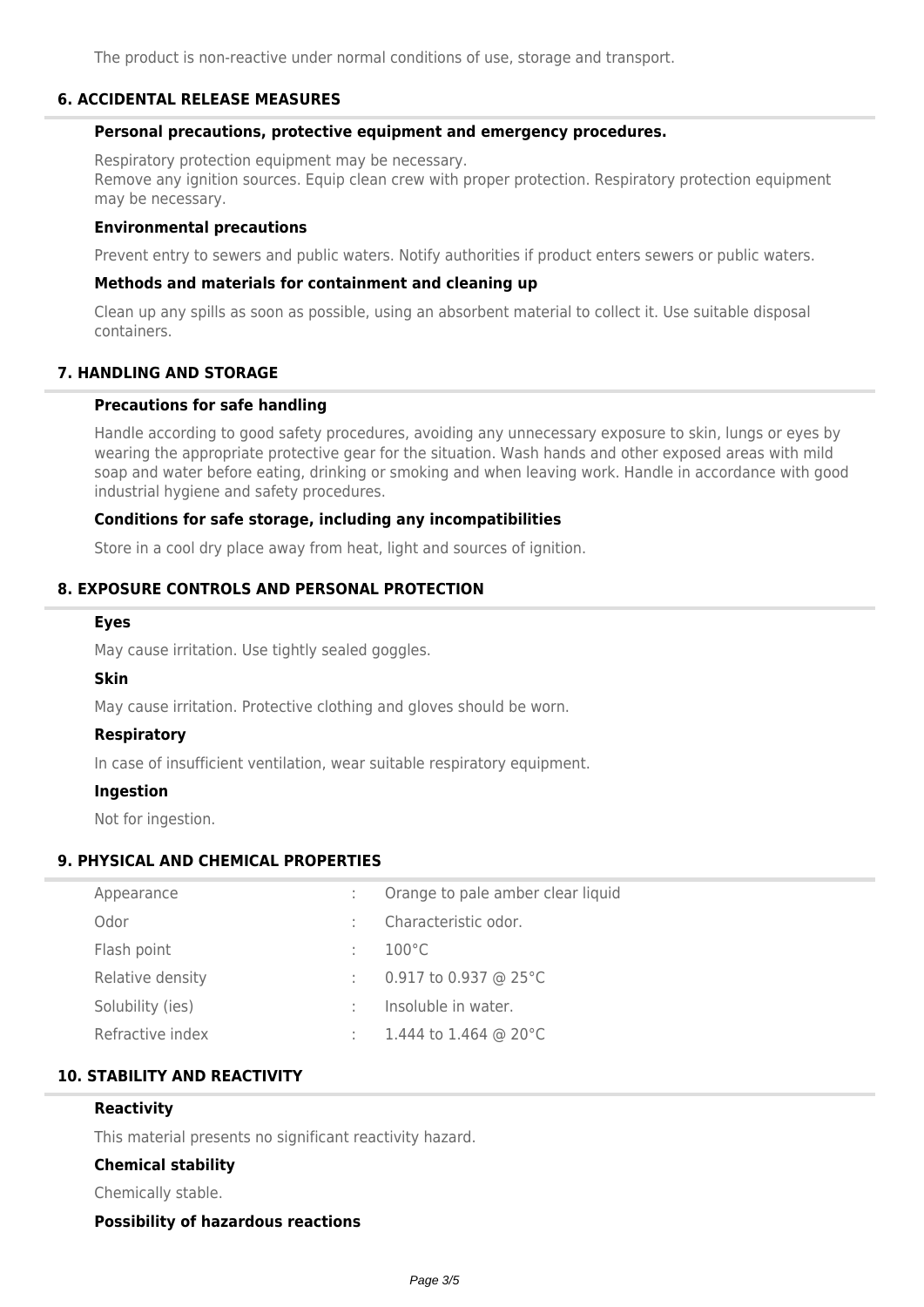Hazardous polymerization will not occur.

### **Conditions to avoid**

Avoid sparks, flame and other heat sources.

#### **Incompatible materials**

Strong oxidizing agents, strong reducing agents.

#### **Hazardous decomposition products**

Carbon monoxide, carbon dioxide.

## **11. TOXICOLOGICAL INFORMATION**

#### **Acute toxicity**

ETHYL MALTOL (4940-11-8): LD50 oral rat: 1150 mg/kg (Rat, Oral) LD50 oral: 1200 mg/kg body weight LD50 dermal rabbit > 5000 mg/kg (Rabbit, Dermal) ALPHA TERPINEOL (98-55-5) LD50 oral 4300 mg/kg body weight BENZYL ALCOHOL (100-51-6) LD50 oral rat 1620 mg/kg bw/day (Rat, Male, Experimental value, Oral) LD50 oral 1620 mg/kg body weight LD50 dermal rabbit > 2000 mg/kg (Rabbit, Inconclusive, insufficient data, Dermal) LD50 dermal 2500 mg/kg body weight BENZYL ALCOHOL (100-51-6) LC50 inhalation rat (mg/l) > 4.178 mg/l air (OECD 403: Acute Inhalation Toxicity, 4 h, Rat, Male/female, Experimental value, Inhalation (aerosol)) DIOCTYL ADIPATE (103-23-1) LD50 oral rat > 20000 mg/kg body weight (OECD 401: Acute Oral Toxicity, Rat, Male/female, Experimental value, Oral) LC50 inhalation rat (mg/l) > 5.7 mg/l air (OECD 403: Acute Inhalation Toxicity, 4 h, Rat, Male/female, Experimental value, Inhalation (aerosol)) HYDROXYCITRONELLAL (107-75-5) LD50 oral rat  $>$  5000 mg/kg (Rat) LD5

## **Chronic toxicity**

May cause allergic reactions on skin.

## **Specific target organ toxicity**

SAGE OIL (8022-56-8): May case damage to organs.

#### **Skin contact**

Adverse skin effects should be prevented by normal care and personal hygiene.

#### **Eye contact**

Possible irritation should be prevented by wearing safety glasses.

## **12. ECOLOGICAL INFORMATION**

#### **Ecotoxicity**

The product is not considered harmful to aquatic organisms or to cause long-term adverse effects in the environment.

## **Persistence and degradability**

Not available.

#### **Bio - accumulative potential**

Not available.